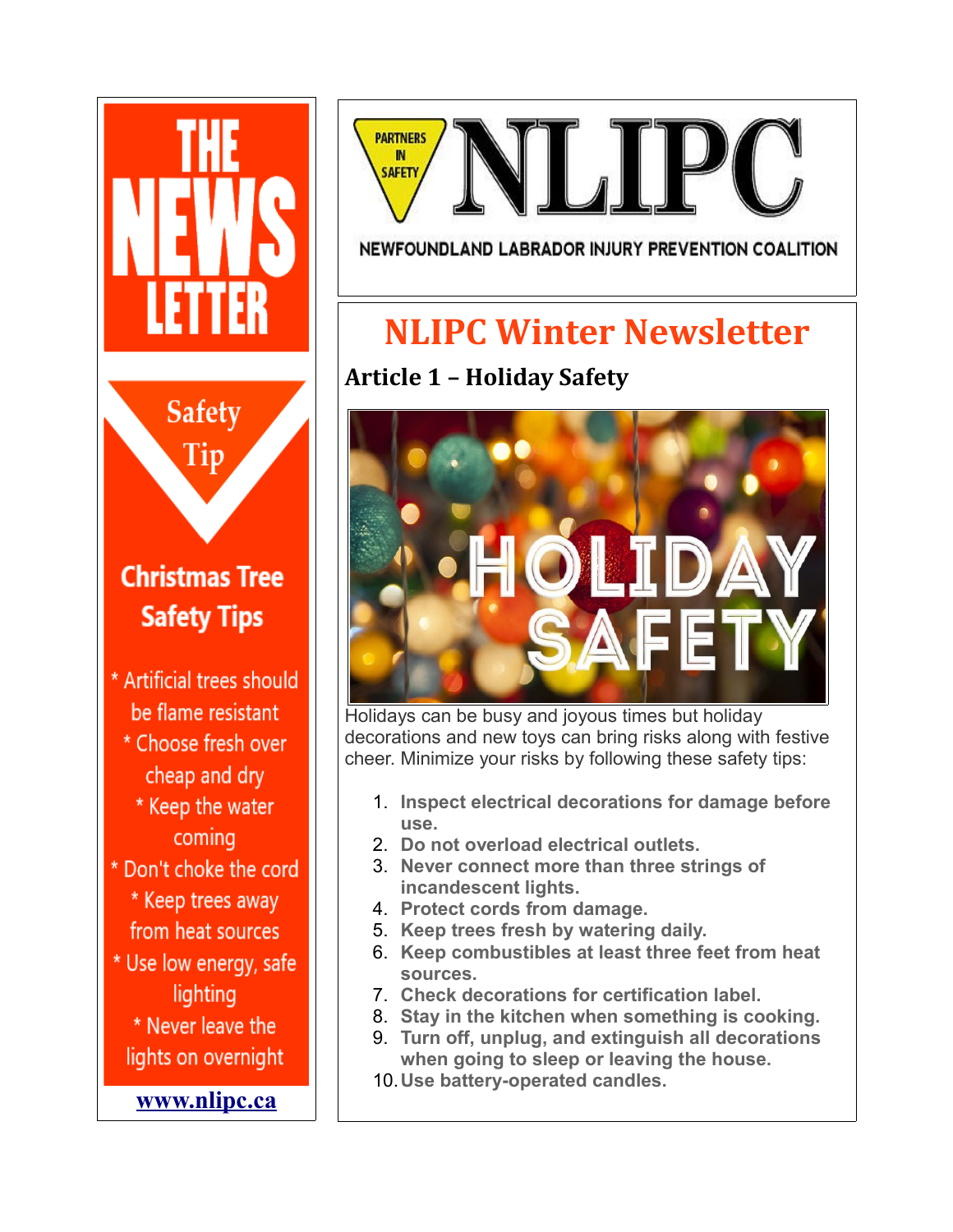



#### NEWFOUNDLAND LABRADOR INJURY PREVENTION COALITION

### **Article 2 – NLIPC, NLPHA & SafetyNL Joint Position Paper on ATV/Snowmobile Safety**



The evidence is clear – ATVs and snowmobiles are a safety issue in the country and especially in the province of Newfoundland Labrador. Safety promotion is necessary for the general population, but especially children and youth. Enhanced legislation and education is essential to creating a culture of safety while utilizing these machines.

Read the Position paper **HERE!** 

### **Article 3 – Winter Driving**



Drive slowly and leave plenty of distance between vehicles. Get winter tires – Traction is the key to good movement, turning and stopping on wet, slushy or icy surfaces. Check tires and tire pressure at least once a month when tires are cold and remember that tire air pressure decreases in colder weather. **#nltraffic**